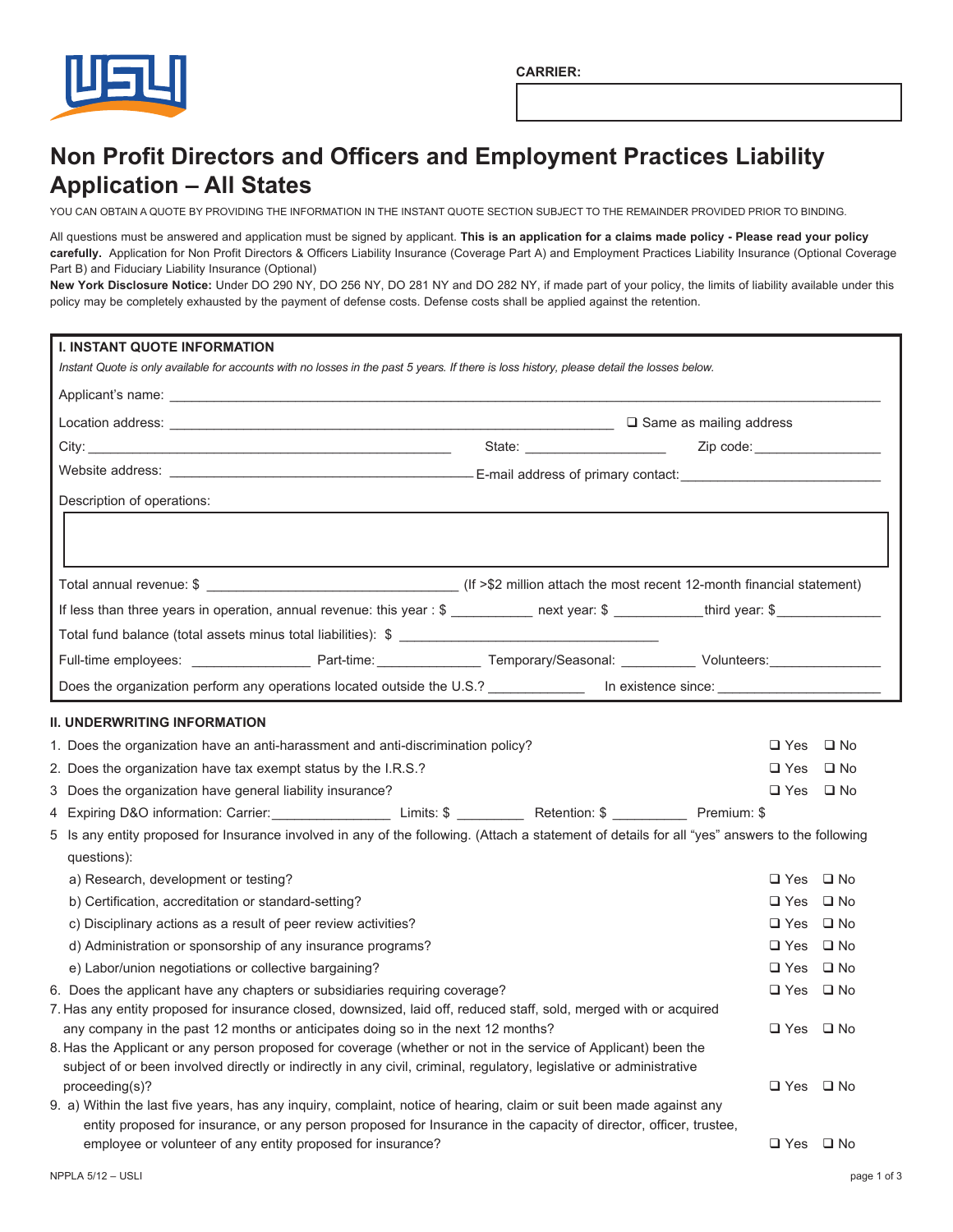| claim against any entity proposed for insurance or any of its directors, officers, trustees, employees or volunteers?<br>10. Has any policy for directors and officers or employment practices liability ever been cancelled or non-renewed? |                   | $\Box$ Yes $\Box$ No |              |  |
|----------------------------------------------------------------------------------------------------------------------------------------------------------------------------------------------------------------------------------------------|-------------------|----------------------|--------------|--|
|                                                                                                                                                                                                                                              |                   |                      |              |  |
| <b>III. FIDUCIARY</b> (AVAILABLE FOR 100 EMPLOYEES OR LESS)                                                                                                                                                                                  |                   |                      |              |  |
| (All questions must be answered in order for fiduciary liability coverage to be bound)                                                                                                                                                       |                   |                      |              |  |
| 1. Does each pension plan use an outside investment manager?                                                                                                                                                                                 |                   | $\square$ Yes        | $\square$ No |  |
| 2. Does each plan subject to ERISA comply with all applicable requirements of ERISA and the Internal Revenue                                                                                                                                 |                   |                      |              |  |
| Code of 1982, as amended (the "Code") including: eligibility, participation, vesting, fiduciary responsibility and                                                                                                                           |                   |                      |              |  |
| funding standards?                                                                                                                                                                                                                           |                   | $\square$ Yes        | $\square$ No |  |
| 3. In the past two years has there been or is there now under consideration any material changes to a plan or                                                                                                                                |                   |                      |              |  |
| termination/consolidation of a plan?                                                                                                                                                                                                         |                   | $\square$ Yes        | $\square$ No |  |
| 4. Has there been or is there now pending any claim(s) against any proposed Insured arising out of any plan?                                                                                                                                 |                   | $\Box$ Yes $\Box$ No |              |  |
| 5. Does any proposed insured have knowledge or information of any act, error or omission which might give rise to a                                                                                                                          |                   |                      |              |  |
| claim under the proposed fiduciary liability coverage?                                                                                                                                                                                       |                   | $\square$ Yes        | $\square$ No |  |
| IV. ADDITIONAL APPLICANT INFORMATION                                                                                                                                                                                                         |                   |                      |              |  |
| Applicant's mailing address:                                                                                                                                                                                                                 |                   |                      |              |  |
| $\bigcap_{i=1}^{n}$                                                                                                                                                                                                                          | $C_{total}$<br>7: |                      |              |  |

| .utv | State | ∠ın<br>-- |  |
|------|-------|-----------|--|
|      |       |           |  |

## **FRAUD STATEMENTS**

Arizona Notice: Misrepresentations, omissions, concealment of facts and incorrect statements shall prevent recovery under the policy only if the misrepresentations, omissions, concealment of facts or incorrect statements are; fraudulent or material either to the acceptance of the risk, or to the hazard assumed by the insurer or the insurer in good faith would either not have issued the policy, or would not have issued a policy in as large an amount, or would not have provided coverage with respect to the hazard resulting in the loss, if the true facts had been made known to the insurer as required either by the application for the policy or otherwise.

Colorado Fraud Statement: It is unlawful to knowingly provide false, incomplete, or misleading facts or information to an insurance company for the purpose of defrauding or attempting to defraud the company. Penalties may include imprisonment, fines, denial of insurance and civil damages. Any insurance company or agent of an insurance company who knowingly provides false, incomplete, or misleading facts or information to a policyholder or claimant for the purpose of defrauding or attempting to defraud the policyholder or claimant with regard to a settlement or award payable from insurance proceeds shall be reported to the Colorado division of insurance within the department of regulatory agencies.

District of Columbia Fraud Statement: WARNING: It is a crime to provide false or misleading information to an insurer for the purpose of defrauding the insurer or any other person. Penalties include imprisonment and/or fines. In addition, an insurer may deny insurance benefits if false information materially related to a claim was provided by the applicant.

Florida Fraud Statement: Any person who knowingly and with intent to injure, defraud, or deceive any insurer files a statement of claim or an application containing any false, incomplete, or misleading information is guilty of a felony of the third degree.

Florida Notice: (Applies only if policy is non-admitted) You are agreeing to place coverage in the surplus lines market. Superior coverage may be available in the<br>admitted market and at a lesser cost. Persons insured by su right of recovery for the obligation of an insolvent unlicensed insurer.

Florida and Illinois Punitive Damages Notice: I understand that there is no coverage for punitive damages assessed directly against an insured under Florida and Illinois law. However, I also understand that punitive damages that are not assessed directly against an insured, also known as "vicariously assessed punitive damages", are insurable under Florida and Illinois law. Therefore, if any Policy is issued to the Applicant as a result of this Application and such Policy provides coverage for punitive damages, I understand and acknowledge that the coverage for Claims brought in the State of Florida and Illinois is limited to "vicariously assessed punitive damages" and that there is no coverage for directly assessed punitive damages.

Kansas Fraud Statement: Any person who, knowingly and with intent to defraud, presents, causes to be presented or prepares with knowledge or belief that it will be presented to or by an insurer, purported insurer, broker or any agent thereof, any written statement as part of, or in support of, an application for the issuance of, or the rating of an insurance policy for personal or commercial insurance, or a claim for payment or other benefit pursuant to an insurance policy for commercial or personal insurance which such person knows to contain materially false information concerning any fact material thereto; or conceals, for the purpose of misleading, information concerning any fact material thereto may be guilty of a crime and may be subject to fines and confinement in prison. Kentucky Fraud Statement: Any person who knowingly and with intent to defraud any insurance company or other person files an application for insurance containing any materially false information or conceals, for the purpose of misleading, information concerning any fact material thereto commits a fraudulent insurance act, which is a crime.

Maine Fraud Statement: It is a crime to knowingly provide false, incomplete or misleading information to an insurance company for the purpose of defrauding the company. Penalties may include imprisonment, fines or a denial of insurance benefits. A binder may not be withdrawn but a prospective notice of cancellation may be sent and coverage denied for fraud or material misrepresentation in obtaining coverage. A policy may not be unilaterally rescinded or voided. Maine and Washington Fraud Statement: It is a crime to knowingly provide false, incomplete or misleading information to an insurance company for the purpose of defrauding the company. Penalties may include imprisonment, fines or a denial of insurance benefits. A binder may not be withdrawn but a prospective notice of cancellation may be sent and coverage denied for fraud or material misrepresentation in obtaining coverage. A policy may not be a prospective notice of cancellation may be sent and coverage denied f unilaterally rescinded or voided.

Maryland Fraud Statement: Any person who knowingly or willfully presents a false or fraudulent claim for payment of a loss or benefit or who knowingly or willfully presents false information in an application for insurance is guilty of a crime and may be subject to fines and confinement in prison.

Minnesota Notice: Authorization or agreement to bind the insurance may be withdrawn or modified only based on changes to the information contained in this application prior to the effective date of the insurance applied for that may render inaccurate, untrue or incomplete any statement made with a minimum of 10 days notice given to the insured prior to the effective date of cancellation when the contract has been in effect for less than 90 days or is being canceled for nonpayment of premium.

New Jersey Fraud Statement: Any person who includes any false or misleading information on an application for an insurance policy is subject to criminal and civil penalties.

New York Disclosure Notice: This policy is written on a claims made basis and shall provide no coverage for claims arising out of incidents, occurrences or alleged Wrongful Acts or Wrongful Employment Acts that took place prior to retroactive date, if any, stated on the declarations. This policy shall cover only those claims made against an insured while the policy remains in effect for incidents reported during the Policy Period or any subsequent renewal of this Policy or any extended reporting period and all coverage under the policy ceases upon termination of the policy except for the automatic extended reporting period coverage unless the insured purchases additional extend reporting period coverage. The policy includes an automatic 60 day extended claims